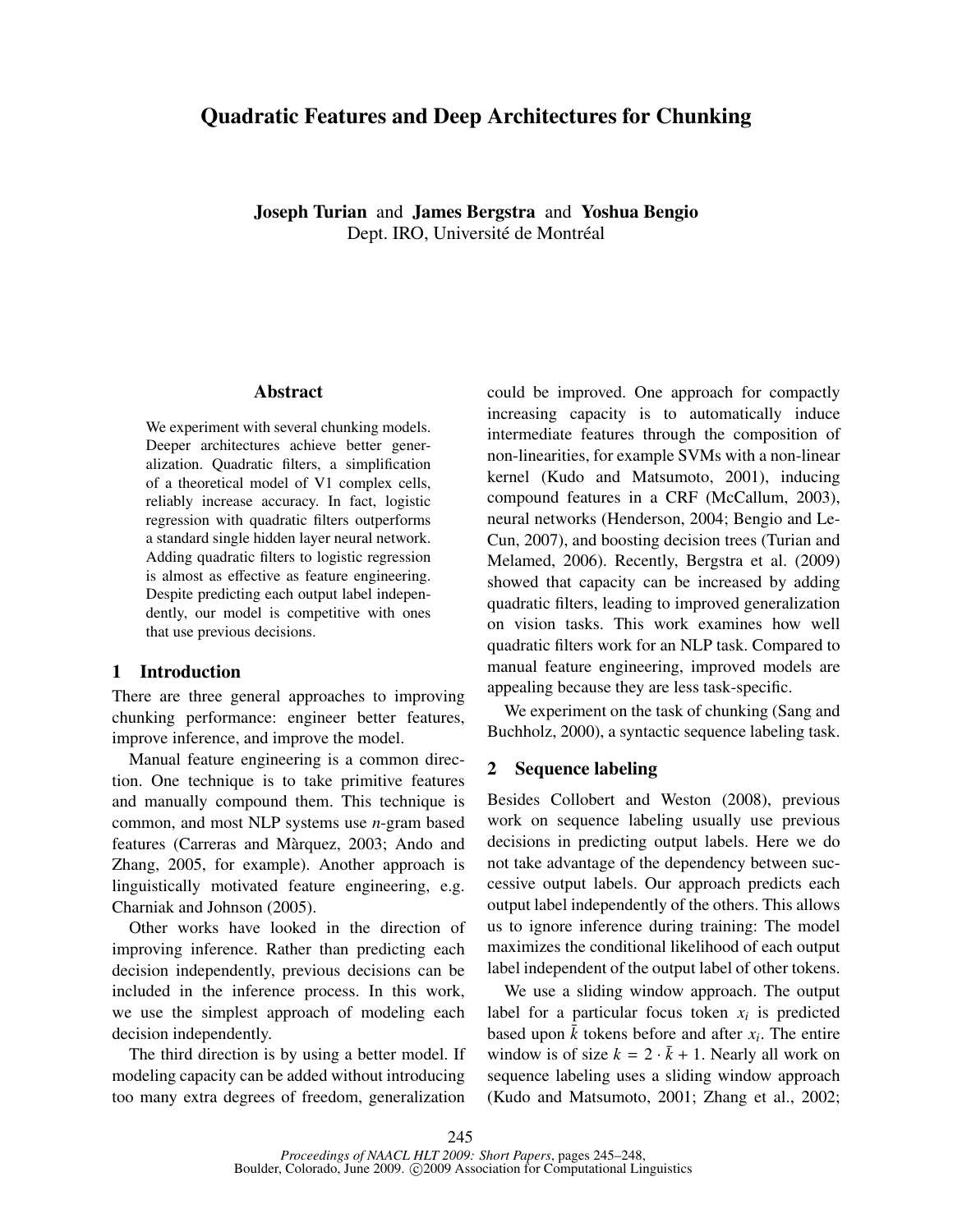

Figure 1: Illustration of our baseline I-T-W-O model (see Secs. 4 and 5.1). The input layer comprises seven tokens with 204 dimensions each. Each token is passed through a shared 150-dimensional token feature extractor. These 7 · 150 features are concatenated and 400 features are extracted from them in the window layer. These 400 features are the input to the final 23-class output prediction. Feature extractors σ*<sup>q</sup>* and ψ*<sup>h</sup>* are described in Section 3.

Carreras and Màrquez, 2003; Ando and Zhang, 2005, for example). We assume that each token *x* can be transformed into a real-valued feature vector  $\phi(x)$  with *l* entries. The feature function will be described in Section 4.

A standard approach is as follows: We first concatenate the features of *k* tokens into one vector  $[\phi(x_{i-\overline{k}}), \dots, \phi(x_{i+\overline{k}})]$  of length  $k \cdot l$  entries. We can<br>then pass  $[\phi(x_{i-1}) \dots \phi(x_{i-1})]$  to a feature extractor then pass  $[\phi(x_{i-\overline{k}}), \dots, \phi(x_{i+\overline{k}})]$  to a feature extractor<br>over the entire window followed by an output over the entire window followed by an output log-linear layer.

Convolutional architectures can help when there is a position-invariant aspect to the input. In machine vision, parameters related to one part of the image are sometimes restricted to be equal to parameters related to another part (LeCun et al., 1998). A convolutional approach to sequence labeling is as follows: At the lowest layer we extract features from individual tokens using a shared feature extractor. These higher-level individual token features are then concatenated, and are passed to a feature extractor over the entire window.

In our baseline approach, we apply one convolutional layer of feature extraction to each token (one *token layer*), followed by a concatenation, followed by one layer of feature extraction over the entire window (one *window layer*), followed by a 23-D output prediction using multiclass logistic regression. We abbreviate this architecture as I-T-W-O  $(input \rightarrow token \rightarrow window \rightarrow output)$ . See Figure 1 for an illustration of this architecture.

#### 3 Quadratic feature extractors

The most common feature extractor in the literature is a linear filter *h* followed by a non-linear squashing (activation) function  $\sigma$ :

$$
f(x) = \sigma(h(x)), \quad h(x) = b + Wx. \tag{1}
$$

In our experiments, we use the softsign squashing function  $\sigma(z) = z/(1 + |z|)$ . *n*-class logistic regression predicts  $\psi(h(x))$ , where softmax  $\psi_i(z) = \exp(z_i) / \sum_k \exp(z_k)$ . Rust et al. (2005) argues<br>that complex cells in the V1 area of visual cortex that complex cells in the V1 area of visual cortex are not well explained by Eq. 1, but are instead better explained by a model that includes quadratic interactions between regions of the receptive field. Bergstra et al. (2009) approximate the model of Rust et al. (2005) with a simpler model of the form given in Eq. 2.† In this model, the pre-squash transformation *q* includes *J* quadratic filters:

$$
f(x) = \sigma(q(x)), \quad q(x) = \left(b + Wx + \sqrt{\sum_{j=1}^{J} (V_j x)^2}\right)
$$
\n(2)

where  $\boldsymbol{b}$ ,  $\boldsymbol{W}$ , and  $\boldsymbol{V}_1 \ldots \boldsymbol{V}_J$  are tunable parameters.

In the vision experiments of Bergstra et al. (2009), using quadratic filters improved the generalization of the trained architecture. We were interested to see if the increased capacity would also be beneficial in language tasks. For our logistic regression (I-O) experiments, the architecture is specifically I– $\psi q \rightarrow O$ , i.e. output O is the softmax  $\psi$  applied to the quadratic transform *q* of the input I. Like Bergstra et al. (2009), in architectures with hidden layers, we apply the quadratic transform *q* in all layers *except* the final layer, which uses linear transform *h*. For example, I-T-W-O is specifically  $I-\sigma q \rightarrow T-\sigma q \rightarrow W-\psi h \rightarrow O$ , as shown in Figure 1. Future work will explore if generalization is improved by using *q* in the final layer.

# 4 Features

Here is a detailed description of the types of features we use, with number of dimensions:

• embeddings. We map each word to a real-valued 50-dimensional embedding. These embeddings were obtained by Collobert and Weston (2008), and

<sup>†</sup> Bergstra et al. (2009) do not use a sqrt in Eq. 2. We found that sqrt improves optimization and gives better generalization.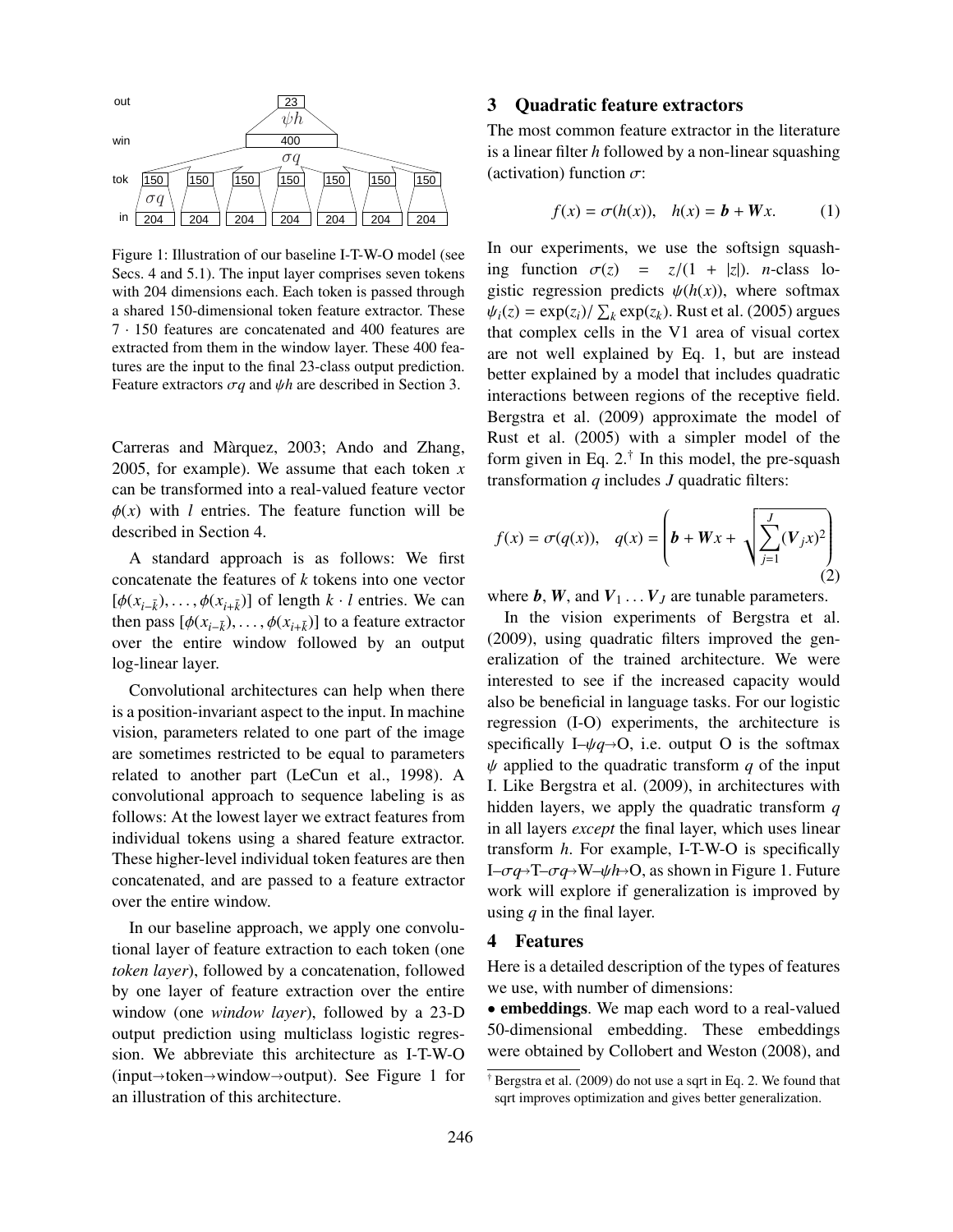were induced based upon a purely unsupervised training strategy over the 631 million words in the English Wikipedia.

• POS-tag. Part-of-speech tags were assigned automatically, and are part of the CoNLL data. 45 dim.

• label frequencies. Frequency of each label assigned to this word in the training and validation data. From Ando and Zhang (2005). 23 dim.

• type(first character). The type of the first character of the word. type $(x) = A'$  if *x* is a capital letter, 'a' if *x* is a lowercase letter, 'n' if *x* is a digit, and *x* otherwise. From Collins (2002). 20 dim.

• word length. The length of the word. 20 dim.

• compressed word type. We convert each character of the word into its type. We then remove any repeated consecutive type. For example, "Labelmaking"  $\Rightarrow$  "Aa-a". From Collins (2002). 46 dim.

The last three feature types are based upon orthographic information. There is a combined total of 204 features per token.

# 5 Experiments

We follow the conditions in the CoNLL-2000 shared task (Sang and Buchholz, 2000). Of the 8936 training sentences, we used 1000 randomly sampled sentences (23615 words) for validation.

### 5.1 Training details

The optimization criterion used during training is the maximization of the sum (over word positions) of the per-token log-likelihood of the correct decision. Stochastic gradient descent is performed using a fixed learning rate  $\eta$  and early stopping. Gradients are estimated using a minibatch of 8 examples. We found that a learning rate of 0.01, 0.0032, or 0.001 was most effective.

In all our experiments we use a window size of 7 tokens. In preliminary experiments, smaller windows yielded poorer results, and larger ones were no better. Layer sizes of extracted features were chosen to optimize validation F1.

### 5.2 Results

We report chunk F-measure (F1). In some tables we also report Acc, the per-token label accuracy, *post*-Viterbi decoding.

Figure 2 shows that using quadratic filters reliably improves generalization on all architectures. For the I-T-W-O architecture, quadratic filters increase



Figure 2: Validation F1 (y-axis) as we vary the number of quadratic filters (x-axis), over different model architectures. Both architecture depth and quadratic filters improve validation F1.

| Architecture #qf           | Acc           | F1    |
|----------------------------|---------------|-------|
| LO                         | 16 96.45      | 93.94 |
| I-W $(400)$ -O             | 4 96.66 94.39 |       |
| $I-T(150)-W(566)-O$        | 2 96.85       | 94.77 |
| $I-T(150)-W(310)-W(310)-O$ | 4 96.87       | 94.82 |
|                            |               |       |

Table 1: Architecture experiments on validation data. The first column describes the layers in the architecture. (The architecture in Figure 1 is I-T(150)-W(400)-O.) The second column gives the number of quadratic filters. For each architecture, the layer sizes and number of quadratic filters are chosen to maximize validation F1. Deeper architectures achieve higher F1 scores.

validation F1 by an absolute 0.31. Most surprisingly, logistic regression with 16 filters achieves F1=93.94, which outperforms the 93.83 of a standard (0 filter) single hidden layer neural network.

With embeddings as the only features, logreg with 0 filters achieves F1=85.36. By adding all features, we can raise the F1 to 91.96. Alternately, by adding 16 filters, we can raise the F1 to 91.60. In other words, adding filters is nearly as effective as our manual feature engineering.

Table 1 shows the result of varying the overall architecture. Deeper architectures achieve higher F1 scores. Table 2 compares the model as we lesion off different features. POS tags and the embeddings were the most important features.

We applied our best model overall (I-T-W-W-O in Table 1) to the test data. Results are shown in